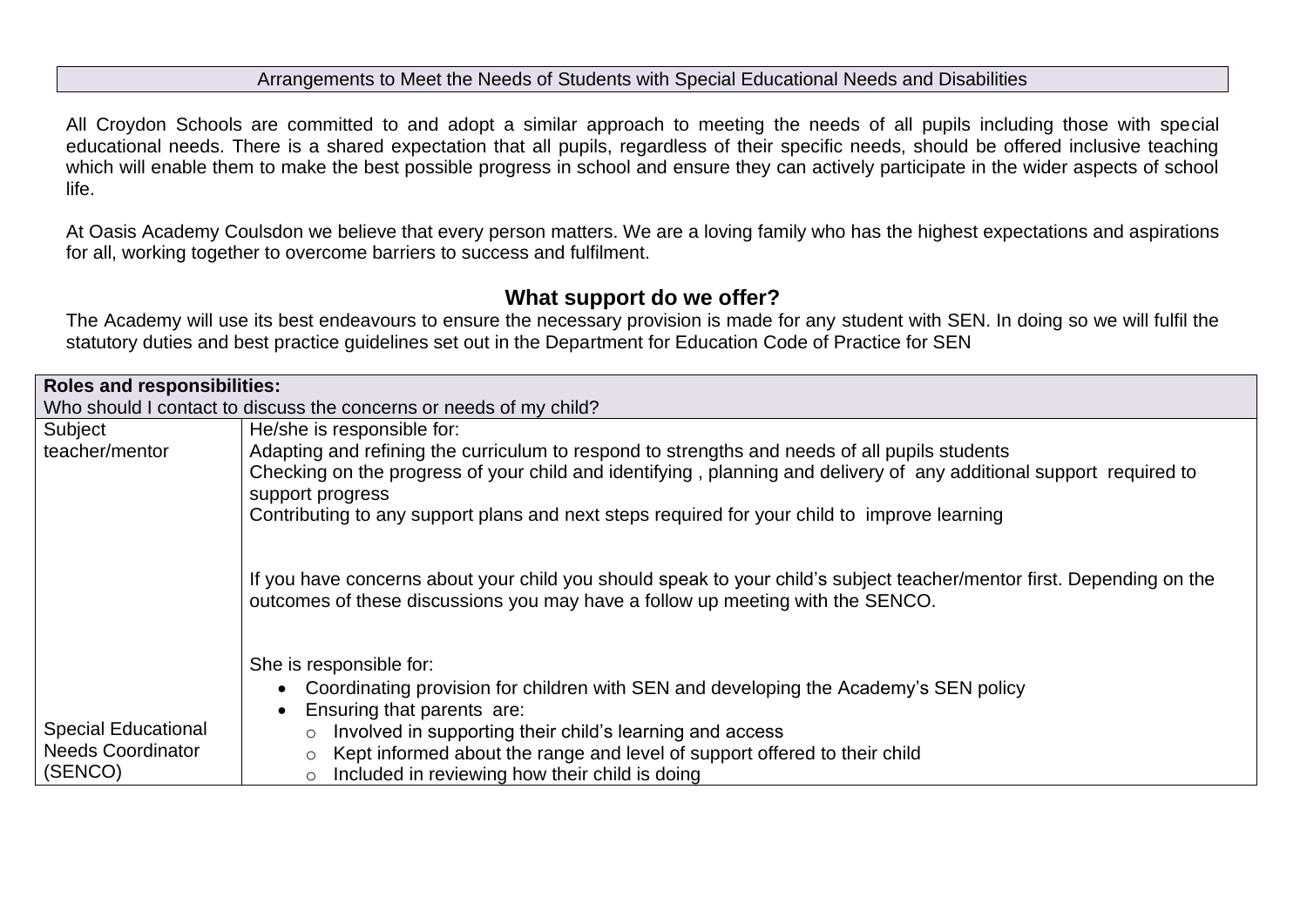| <b>Grace Elvin</b><br>grace.elvin@oasiscoulsdon.org                                                                                                                                                                                                                                                                                                                               | ○ Consulted about planning successful movement (transition) to a new class or school<br>Liaising with a range of agencies outside of the Academy who can offer advice and support to help students<br>overcome any difficulties<br>Providing specialist advice and facilitating training to ensure that all staff are skilled and confident about meeting a<br>$\bullet$<br>range of SEN |  |
|-----------------------------------------------------------------------------------------------------------------------------------------------------------------------------------------------------------------------------------------------------------------------------------------------------------------------------------------------------------------------------------|------------------------------------------------------------------------------------------------------------------------------------------------------------------------------------------------------------------------------------------------------------------------------------------------------------------------------------------------------------------------------------------|--|
| The Principal<br><b>Catrin Green</b><br>catrin.green@oasiscoulsdon.org                                                                                                                                                                                                                                                                                                            | She is responsible for:<br>The day to day management of all aspects of the Academy, including the provision made for students with SEN<br>$\bullet$                                                                                                                                                                                                                                      |  |
| SEN Support - Assessment, Planning and Review<br>How will the Academy decide if my child needs extra help? How can I find out about how well my child is doing?                                                                                                                                                                                                                   |                                                                                                                                                                                                                                                                                                                                                                                          |  |
| Meetings are held every half term to look at the progress of all students.                                                                                                                                                                                                                                                                                                        |                                                                                                                                                                                                                                                                                                                                                                                          |  |
| Where there are concerns that a student is not making progress, there will be discussions with key staff to plan for additional support to be in<br>place and the outcomes expected from this intervention. You may be invited to contribute to these discussions. If appropriate your child will be<br>involved too.                                                             |                                                                                                                                                                                                                                                                                                                                                                                          |  |
| Difficulties in relation to social and emotional wellbeing may also trigger a need for additional support.                                                                                                                                                                                                                                                                        |                                                                                                                                                                                                                                                                                                                                                                                          |  |
| Targets and actions to help your child overcome any difficulties will be carefully recorded by the school. This should take into account your child's<br>strengths as well as areas of difficulty. You will also be given strategies to support your child at home.                                                                                                               |                                                                                                                                                                                                                                                                                                                                                                                          |  |
| The impact of this additional support will reviewed regularly and we welcome you to be part of this review.                                                                                                                                                                                                                                                                       |                                                                                                                                                                                                                                                                                                                                                                                          |  |
| In some cases, it may be necessary to increase or change the nature and level of support to help your child to make progress. This may involve<br>seeking help and advice from a range of specialist agencies such as the Educational Psychologist Services or Speech and Language Service. A<br>referral for support from an outside agency will only be made with your consent. |                                                                                                                                                                                                                                                                                                                                                                                          |  |
| If, despite increased level and nature of support, it is evident that the severity and complexity of your child's needs require provision beyond<br>that can be offered by our own resources a request for an Education Health and Care Plan (EHCP) may be requested.                                                                                                             |                                                                                                                                                                                                                                                                                                                                                                                          |  |
|                                                                                                                                                                                                                                                                                                                                                                                   |                                                                                                                                                                                                                                                                                                                                                                                          |  |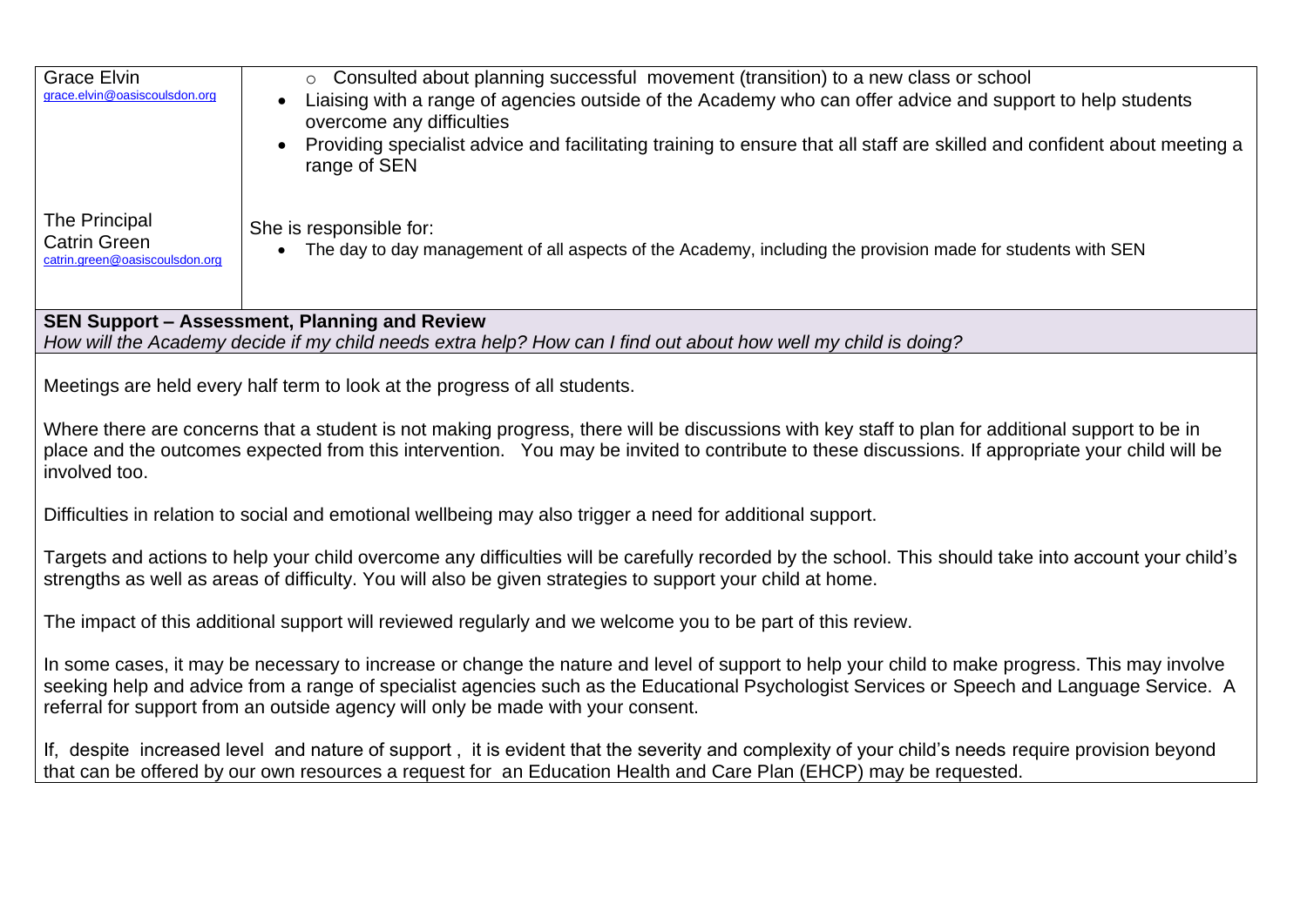The SENCO will explain this process to you and show you how to find out more information about this and give details of parent support organisations which can support you.

#### **Tests and Examinations: Access Arrangement**

For some pupils additional arrangements and adjustments can be made to enable them to fully access statutory tests. This might include additional time, rest breaks or use of a scribe.

The SENCO will talk to you if she feels that your child would benefit from these additional arrangements.

**Curriculum and Teaching Methods (including groupings and interventions)** How will teaching be adapted to meet the needs of my child?

Our teachers are skilled and supported to adapt teaching to meet the diverse range of needs in each class. Meticulous planning takes into account individual students' needs and requirements. Differentiation is approached in a range of ways to support access and ensure that all students can experience success and challenge in their learning.

Grouping arrangements are organised flexibly with opportunities for both ability and mixed setting to maximise learning opportunities for all. Additional adults are used to help groups and individual students, with a long term goal of encouraging and developing independent learning skills.

If required, more specific interventions are available to support groups and individuals to develop key areas of their learning and development. Details of the additional support offered to your child will be included in their SEN Support Plan.

Full details of the range of additional interventions available within the school are available on request.

#### **Access**

What arrangements are made to enable my child to benefit and take advantage of the full school curriculum and extra curriculum activities? We have an accessibility plan in place to ensure that students with SEN or disabilities can take part in all aspects Depending on specific needs of your child, a more personalised access plan or medical plan will be drawn up in consultation with you. This will be reviewed and updated on a regular basis.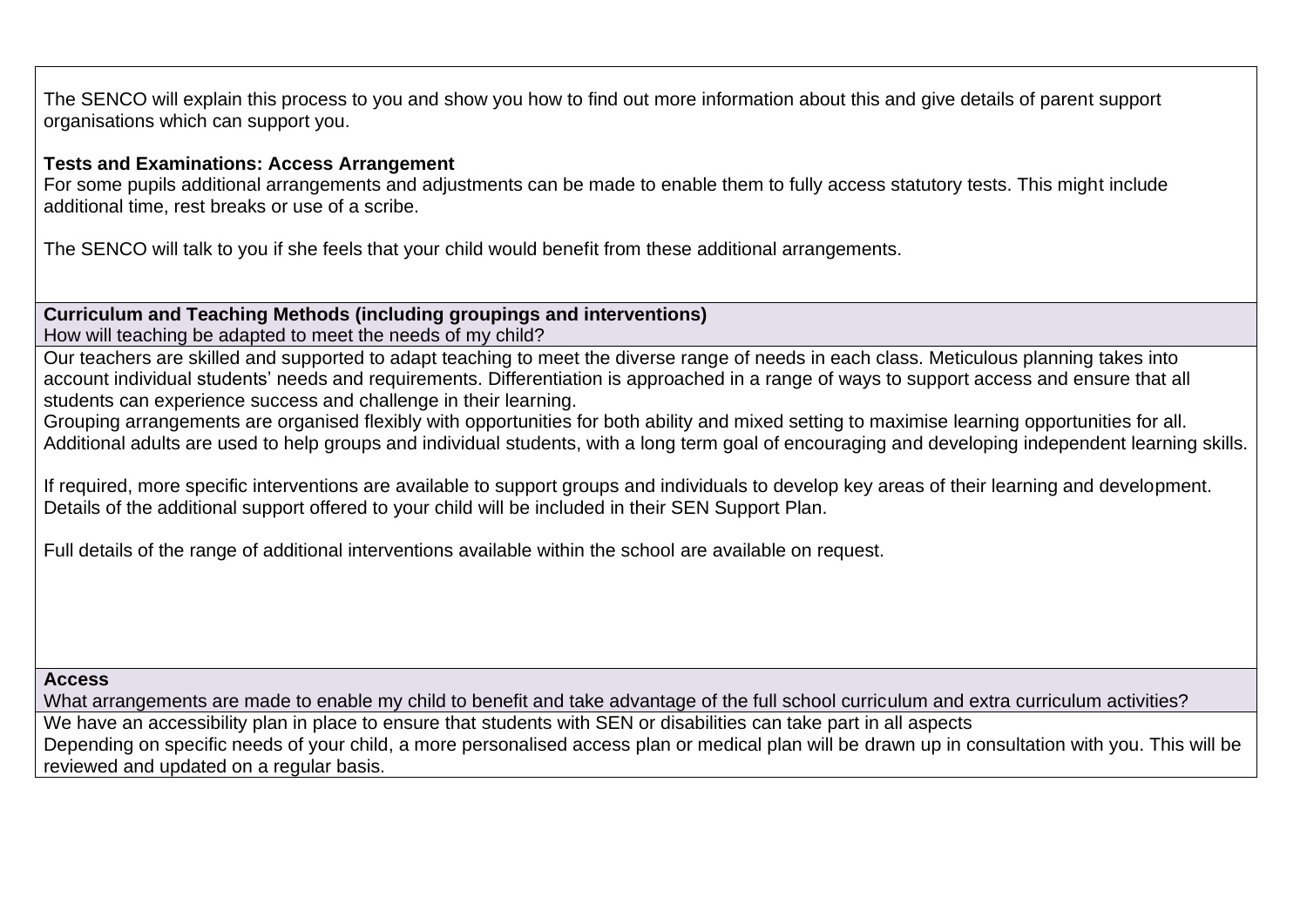# **Staffing Expertise**

How skilled are staff in meeting the needs of my child?

An on-going programme of training is in place to ensure that all teachers and support staff have appropriate skills and knowledge to support provision for children with SEN.

Recent training has covered:

- Understanding of autism
- Differentiation and planning to meet the needs of all students
- Identification of students with SEN referral processes
- Use of data to ensure progress for all students

Our SENCO actively engages in a range of opportunities to share best practice and keep abreast of current local and national initiatives and policy to support students with SEN.

The Academy also seeks advice and guidance relevant agencies to help staff meet the needs of your child to review, evaluate and develop provision for students who have the most complex needs.

We have staff with specialised expertise and qualifications including:

- Primary trained SEN teacher to work with students below level 4
- ASD trained SEN teacher who leads our ASD provision
- SEN teacher who facilitates our support group provisions
- Teaching assistants with specialist skills for supporting students with literacy and numeracy difficulties
- Behaviour mentors trained to use Restorative Approaches to manage conflict
- Qualified well-being coordinator and trained nurse

### **External partnerships**

What support from outside does the school use to help my child?

The school works with a number of external agencies to seek advice and support to ensure that the needs of all children are fully understood and met. These include:

• CAMHS counsellor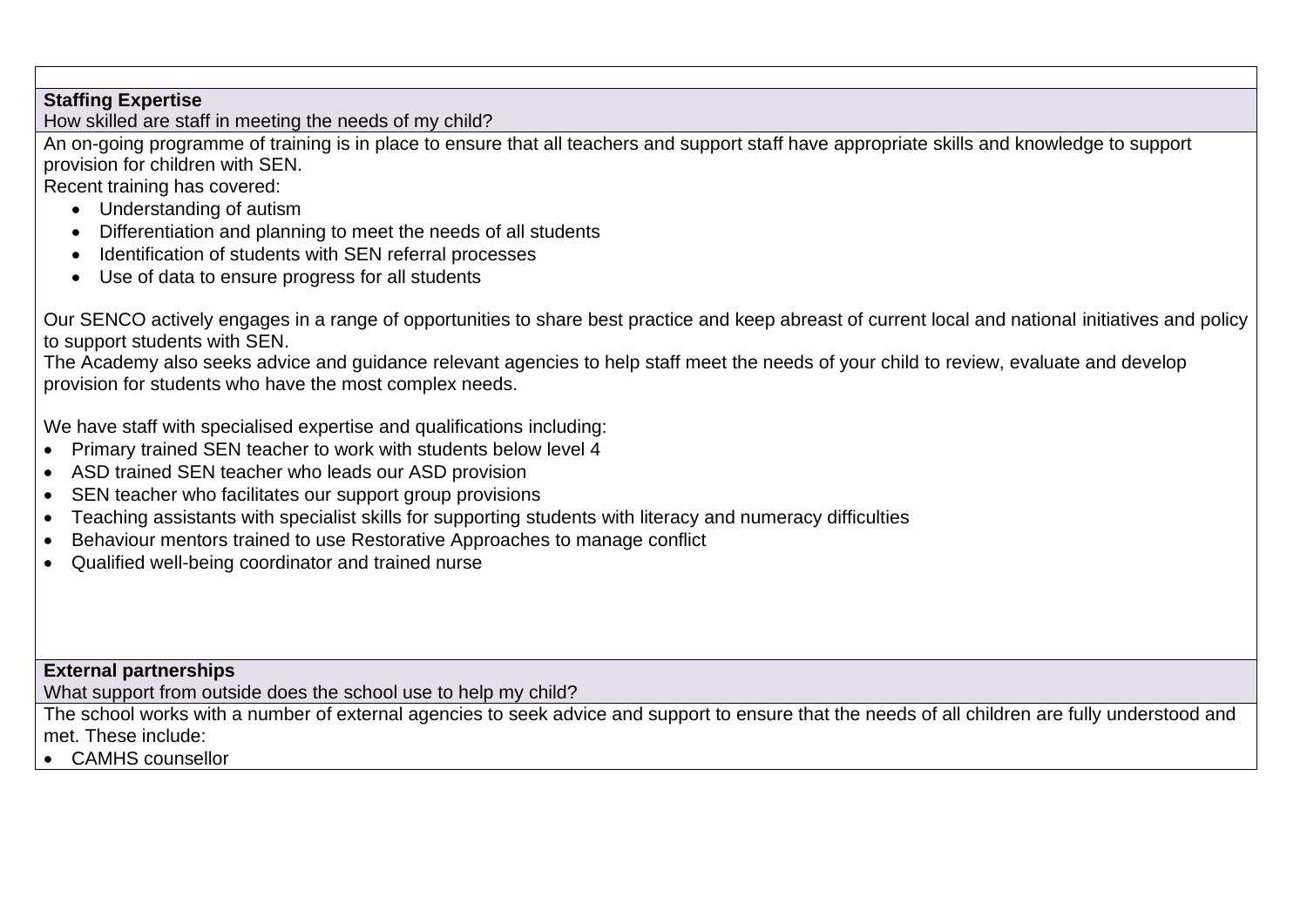- RELATE counsellor
- Educational psychologist
- Speech and language therapists
- Occupational therapists

| Agency                                                                                                                                               | What they offer?                                                                                    |  |  |
|------------------------------------------------------------------------------------------------------------------------------------------------------|-----------------------------------------------------------------------------------------------------|--|--|
| <b>Educational Psychology Service</b>                                                                                                                | 1:1 and small group support                                                                         |  |  |
| Our attached Educational                                                                                                                             | Diagnostic assessments                                                                              |  |  |
| Psychologist is: Nicola Tallis                                                                                                                       | Cognitive assessments                                                                               |  |  |
| Speech and Language Therapy                                                                                                                          | Diagnostic assessments                                                                              |  |  |
|                                                                                                                                                      | 1:1 and small group support                                                                         |  |  |
| <b>CAMHS (Child and Adolescent</b>                                                                                                                   | Diagnostic assessments                                                                              |  |  |
| Mental Health Service).                                                                                                                              | Counselling                                                                                         |  |  |
|                                                                                                                                                      | Cognitive behavioural therapy                                                                       |  |  |
| <b>Family Lives Parent Partnership</b>                                                                                                               | The Parent Partnership Service provides independent information and advice and guidance for parents |  |  |
| Service                                                                                                                                              | /carers of children and young people with SEND.                                                     |  |  |
| <b>RELATE</b> counsellor                                                                                                                             | Counselling and support                                                                             |  |  |
| Occupational Therapy                                                                                                                                 | Physiotherapy                                                                                       |  |  |
|                                                                                                                                                      | Advice on use of materials and resources to use in class                                            |  |  |
| Virtual School for Children who                                                                                                                      | This service oversees and monitors provision for children who are in care of the Local Authority    |  |  |
| are Looked After                                                                                                                                     |                                                                                                     |  |  |
| virtualschool@croydon.gov.uk                                                                                                                         |                                                                                                     |  |  |
| The full range of local support available to support your child both within and outside of school can be found in the Croydon Local Offer for pupils |                                                                                                     |  |  |

**Transition** 

with SEN.

How will the school help my child to move to a new class/year group or to a different school?

Children and young people with SEN can become particularly anxious about 'moving on' so we seek to support successful transition by:

## **When moving to another school:**

We will contact the School SENCO and share information about special arrangements and support that has been made to help your child achieve their learning goals.

We will sure that all records are passed on as soon as possible.